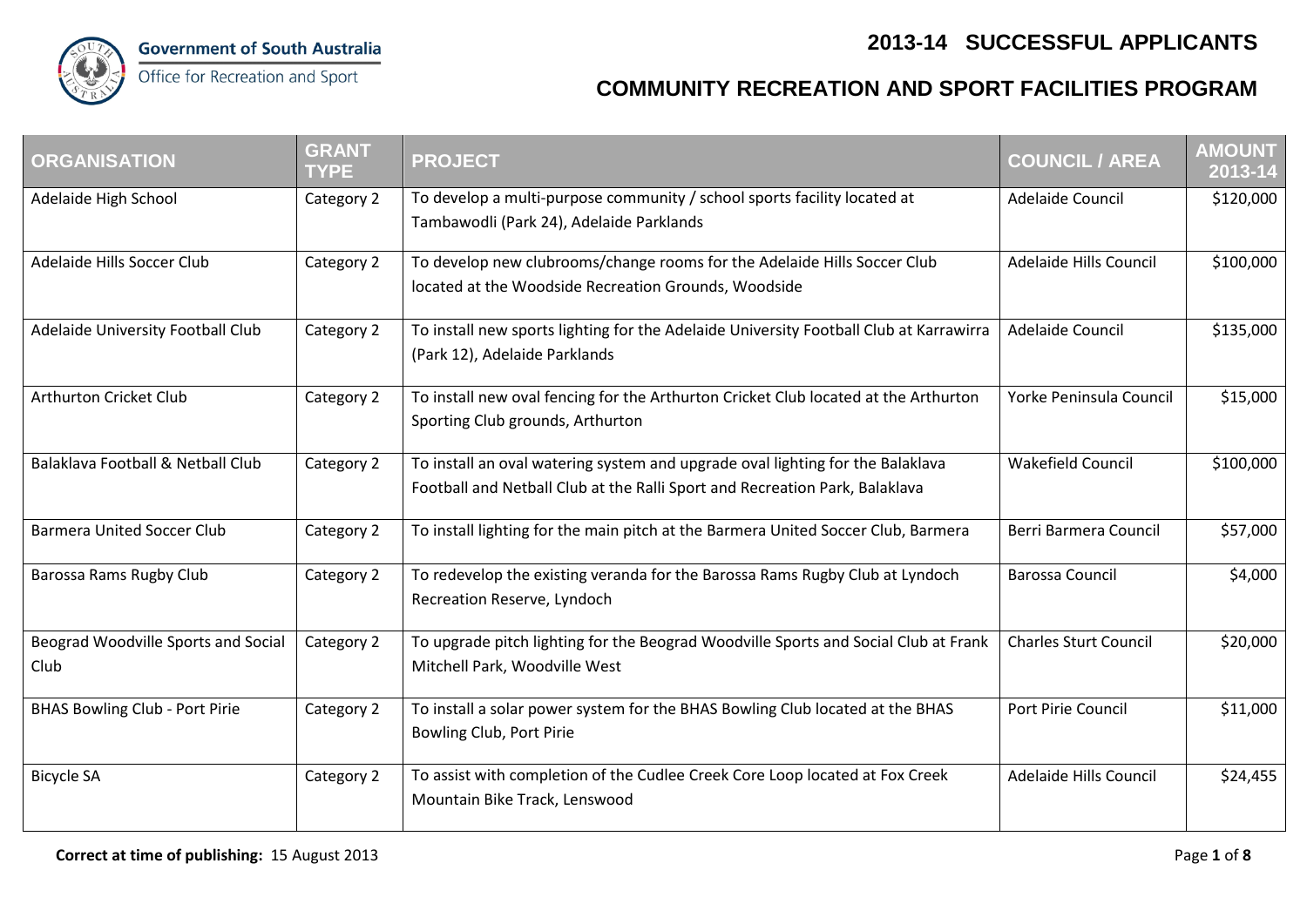| <b>ORGANISATION</b>                                      | <b>GRANT</b><br><b>TYPE</b> | <b>PROJECT</b>                                                                                                                                 | <b>COUNCIL / AREA</b>                | <b>AMOUNT</b><br>2013-14 |
|----------------------------------------------------------|-----------------------------|------------------------------------------------------------------------------------------------------------------------------------------------|--------------------------------------|--------------------------|
| <b>Birdwood Cricket Club</b>                             | Category 2                  | To install practice nets for the Birdwood Cricket Club located at Birdwood Oval,<br>Birdwood                                                   | Adelaide Hills Council               | \$14,000                 |
| Booleroo Willowie Cricket Club                           | Category 2                  | To develop new playing and training facilities for the Booleroo Willowie Cricket<br>Club located at Booleroo Centre Town Oval, Booleroo Centre | Mount Remarkable<br>Council          | \$8,000                  |
| <b>Bordertown and District Basketball</b><br>Association | Category 2                  | To upgrade the Bordertown and District Basketball clubroom located at the<br>Naracoorte Sports Complex, Naracoorte                             | <b>Tatiara Council</b>               | \$80,000                 |
| <b>Bowls SA</b>                                          | Category 1                  | To produce a state-wide audit and facilities master plan for bowls in South<br>Australia                                                       | State-wide                           | \$45,000                 |
| <b>Broadview Football Club</b>                           | Category 2                  | To install new oval lighting for the Broadview Football Club located at Broadview<br>Oval, Broadview                                           | <b>Prospect Council</b>              | \$89,000                 |
| <b>Central Yorke Football Club</b>                       | Category 2                  | To develop new clubrooms for the Central Yorke Football Club located at Maitland<br>Oval, Maitland                                             | Yorke Peninsula Council              | \$200,000                |
| <b>Charles Sturt Council</b>                             | Category 1                  | To produce a supply and demand study for recreation and sport facilities in the<br>western Adelaide region                                     | Metropolitan - Western<br>Suburbs    | \$40,000                 |
| Clare and Gilbert Valleys Council                        | Category 2                  | To develop an all-weather walking and cycling trail linking the Rattler Trail to the<br>Rhynie railway station and township located in Rhynie  | Clare and Gilbert Valleys<br>Council | \$18,848                 |
| <b>Crafers Tennis Club</b>                               | Category 2                  | To assist with court resurfacing, fence replacement and development of a new<br>clubrooms located at Crafers Courts and Hall, Crafers          | Adelaide Hills Council               | \$90,000                 |
| Denman Tennis Club                                       | Category 2                  | To upgrade court surfaces and lighting located at the Denman Tennis Club, Lower<br>Mitcham                                                     | Mitcham Council                      | \$85,000                 |
| Elizabeth Vale Sports Club                               | Category 2                  | To redevelop and expand the Elizabeth Vale Sports Club facility located at Moffin<br>Reserve, Elizabeth Vale                                   | Playford Council                     | \$200,000                |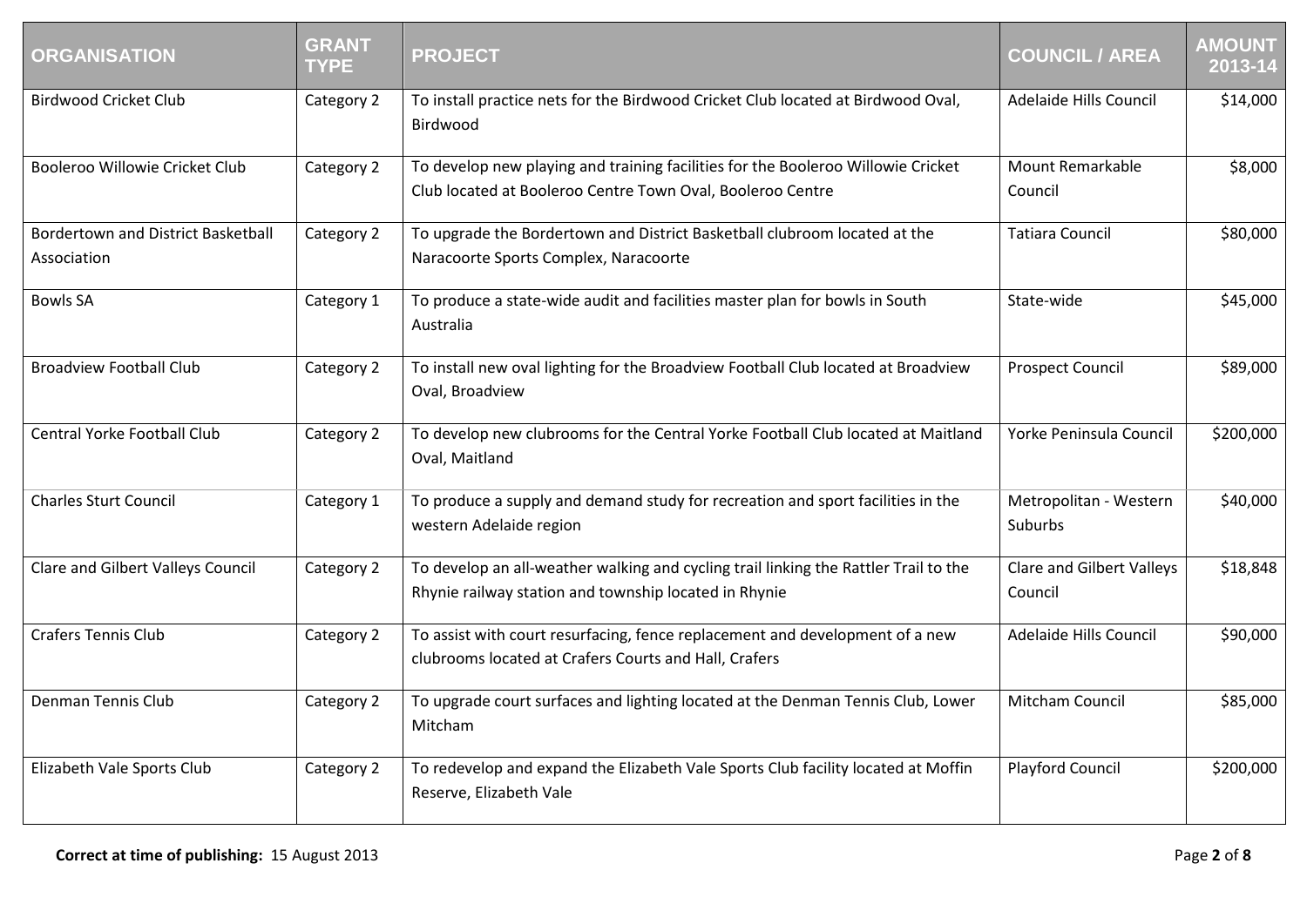| <b>ORGANISATION</b>                       | <b>GRANT</b><br><b>TYPE</b> | <b>PROJECT</b>                                                                                                           | <b>COUNCIL / AREA</b>                | <b>AMOUNT</b><br>2013-14 |
|-------------------------------------------|-----------------------------|--------------------------------------------------------------------------------------------------------------------------|--------------------------------------|--------------------------|
| <b>Encounter Bay Football Club</b>        | Category 2                  | To develop a shade structure and food preparation area at the Encounter Bay<br>Football Club, Victor Harbor              | <b>Victor Harbor Council</b>         | \$10,000                 |
| <b>Encounter Paddling</b>                 | Category 2                  | To establish a new change room and boat storage facility for Encounter Paddling at<br>Encounter Lakes, Encounter Bay     | Victor Harbor Council                | \$19,000                 |
| Football Federation of South<br>Australia | Category 4                  | Parks Community Centre Football Development Project                                                                      | Port Adelaide Enfield<br>Council     | \$1,500,000              |
| <b>Fulham United Soccer Club</b>          | Category 2                  | To establish new female and male change rooms for Fulham United Soccer Club at<br>Collins Reserve, Kidman Park           | <b>Charles Sturt Council</b>         | \$200,000                |
| <b>Gawler Central Sporting Club</b>       | Category 2                  | To install new oval lighting for Gawler Central Sporting Club at the Gawler Central<br>Sporting Club Grounds, Gawler     | <b>Gawler Council</b>                | \$60,000                 |
| <b>Gawler Council</b>                     | Category 1                  | To produce the Gawler Sport and Recreation Strategy 2014-25                                                              | Regional                             | \$25,000                 |
| Hawker Bowling Club                       | Category 2                  | To replace the current bowling green with new synthetic surface located at the<br>Hawker Community Sports Centre, Hawker | <b>Flinders Ranges Council</b>       | \$29,000                 |
| <b>Hilltown Tennis Club</b>               | Category 2                  | To resurface three tennis courts located at Hilltown Tennis Club, Hilltown                                               | Clare and Gilbert Valleys<br>Council | \$27,000                 |
| Kangarilla Recreation Ground<br>Committee | Category 2                  | To upgrade oval irrigation and install new cricket nets located at Kangarilla<br>Recreation Ground, Kangarilla           | <b>Onkaparinga Council</b>           | \$69,000                 |
| Kangaroo Island Council                   | Category 1                  | To produce a Recreation and Sport Open Space Strategy for Kangaroo Island                                                | Kangaroo Island Council              | \$18,000                 |
| Karkoo Hall                               | Category 2                  | To resurface four courts and install court lighting located at Karkoo Hall, Karkoo                                       | Lower Eyre Peninsula<br>Council      | \$89,703                 |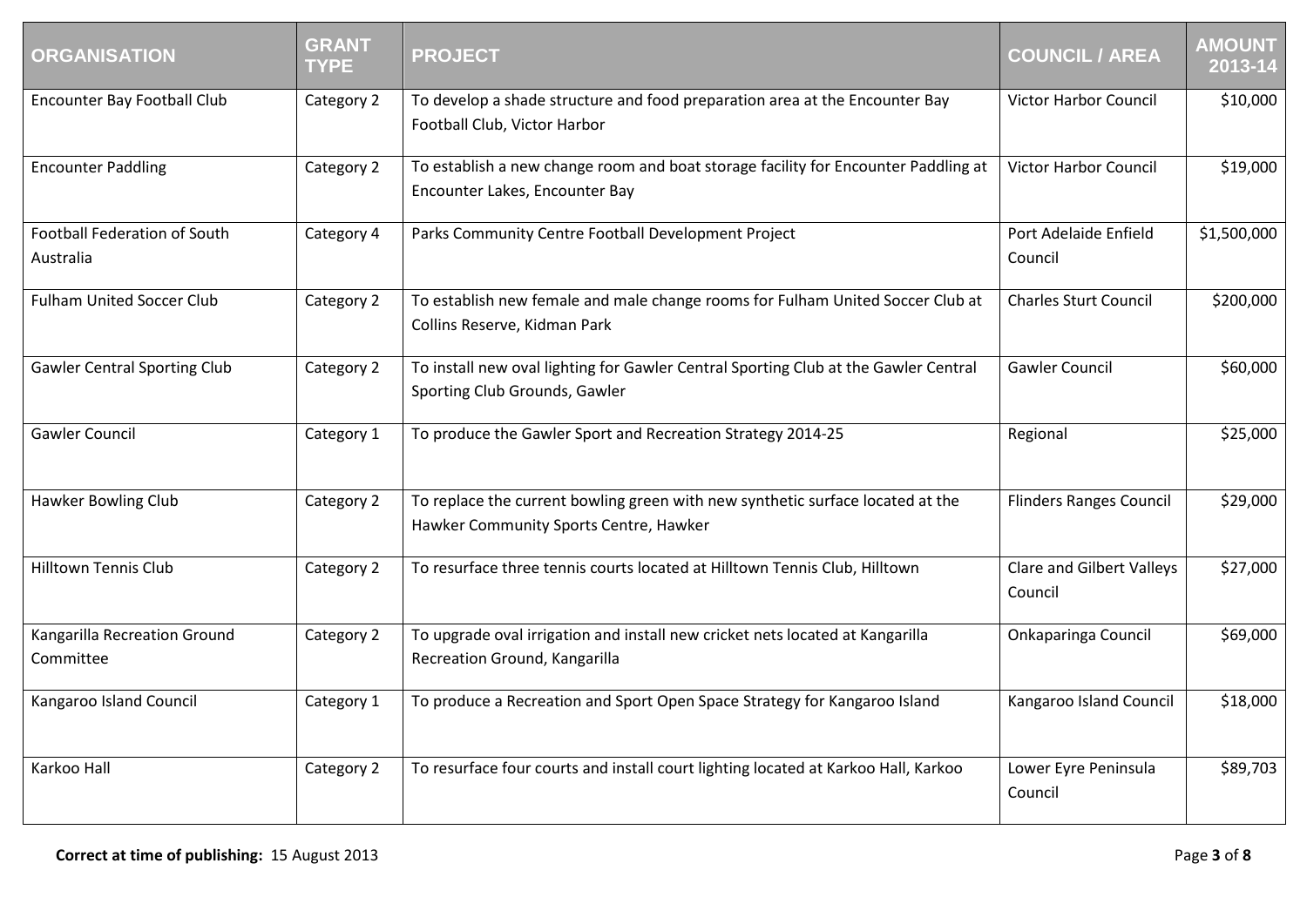| <b>ORGANISATION</b>                            | <b>GRANT</b><br><b>TYPE</b> | <b>PROJECT</b>                                                                                                                 | <b>COUNCIL / AREA</b>       | <b>AMOUNT</b><br>2013-14 |
|------------------------------------------------|-----------------------------|--------------------------------------------------------------------------------------------------------------------------------|-----------------------------|--------------------------|
| Laura Sporting Reserve Management<br>Committee | Category 2                  | To upgrade the water supply system at the Laura Sporting Reserve, Laura                                                        | Northern Areas Council      | \$9,000                  |
| <b>Lobethal Tennis Club</b>                    | Category 2                  | o redevelop the clubroom and storage facilities of the Lobethal Tennis Club located<br>at Lobethal Recreation Ground, Lobethal | Adelaide Hills Council      | \$19,000                 |
| <b>Lochiel Progress Association</b>            | Category 2                  | To redevelop the clubroom and change room facilities at the Lochiel Recreation<br>Reserve, Lochiel                             | <b>Wakefield Council</b>    | \$100,000                |
| Loxton North Football Club                     | Category 2                  | To upgrade the kitchen and canteen facilities at the Loxton North Football Club,<br>Loxton                                     | Loxton Waikerie Council     | \$18,000                 |
| Loxton Waikerie Council                        | Category 3                  | To complete the Waikerie Sports Hub located at Waikerie Recreation Grounds,<br>Waikerie                                        | Loxton Waikerie Council     | \$350,000                |
| Lyrup Club Bowling Club                        | Category 2                  | To install a new synthetic bowling green surface at the Lyrup Bowling Club, Lyrup                                              | Renmark Paringa<br>Council  | \$58,691                 |
| <b>Maitland Bowling Club</b>                   | Category 2                  | To upgrade surrounding club surface areas at the Maitland Bowling Club, Maitland                                               | <b>Copper Coast Council</b> | \$19,000                 |
| Mannum Football Club                           | Category 2                  | To redevelop the clubrooms at the Mannum Football Club, Mannum                                                                 | Mid Murray Council          | \$60,000                 |
| <b>Marion Council</b>                          | Category 1                  | To produce a State-wide Regional Level Recreation Sport Facility Planning<br>Framework                                         | State-wide                  | \$46,100                 |
| McLaren Vale Tennis Club                       | Category 2                  | To construct three new tennis and two new netball courts at the McLaren Vale<br>Sporting Complex, McLaren Vale                 | <b>Onkaparinga Council</b>  | \$90,000                 |
| Mid Coast Little Athletics Centre              | Category 2                  | To establish a new storage facility at the Mid Coast Little Athletics Centre, McLaren<br>Vale                                  | <b>Onkaparinga Council</b>  | \$29,000                 |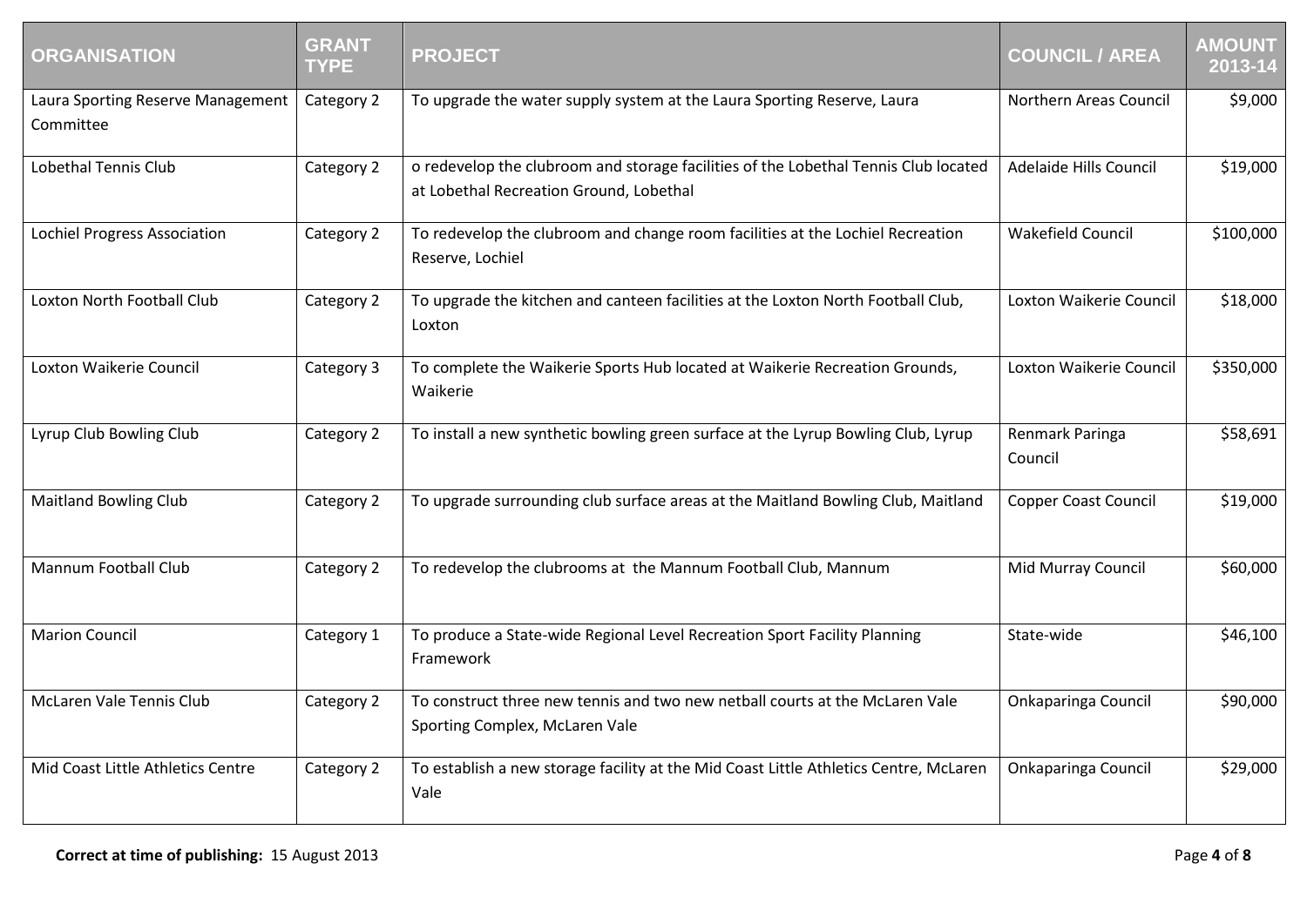| <b>ORGANISATION</b>                                                   | <b>GRANT</b><br><b>TYPE</b> | <b>PROJECT</b>                                                                                                                            | <b>COUNCIL / AREA</b>                | <b>AMOUNT</b><br>$\overline{2013-14}$ |
|-----------------------------------------------------------------------|-----------------------------|-------------------------------------------------------------------------------------------------------------------------------------------|--------------------------------------|---------------------------------------|
| Millicent and District International<br><b>Basketball Association</b> | Category 2                  | To upgrade the roofing, ventilation and water collection systems at the Millicent<br>Basketball Stadium, Millicent                        | Wattle Range Council                 | \$90,000                              |
| Millicent Golf Club                                                   | Category 2                  | To upgrade the irrigation system at the Millicent Golf Club, Mount Burr                                                                   | Wattle Range Council                 | \$19,000                              |
| <b>Minlaton Bowling Club</b>                                          | Category 2                  | To construct a players shade area at the Minlaton Bowling Club, Minlaton                                                                  | Yorke Peninsula Council              | \$11,000                              |
| Mintaro Tennis Club                                                   | Category 2                  | To resurface three courts at the Mintaro Tennis Club, Mintaro                                                                             | Clare and Gilbert Valleys<br>Council | \$40,000                              |
| Motorcycling SA                                                       | Category 1                  | To produce the Southern Metro/Fleurieu Off-Road Motorcycling Facility Plan                                                                | Regional                             | \$32,000                              |
| Mount Gambier District Little<br><b>Athletic Centre</b>               | Category 2                  | To upgrade the athletic track located at the Mount Gambier High School Oval,<br><b>Mount Gambier</b>                                      | <b>Mount Gambier Council</b>         | \$50,000                              |
| Mundulla Cricket Club                                                 | Category 2                  | To install two cricket pitches and fencing at the Mundulla Recreation Reserve,<br>Mundulla                                                | <b>Tatiara Council</b>               | \$13,000                              |
| Nairne Oval Committee                                                 | Category 2                  | To establish a new playing surface at the Nairne Sporting Complex, Nairne                                                                 | <b>Mount Barker Council</b>          | \$149,098                             |
| Naracoorte Lucindale Council                                          | Category 2                  | To establish an outdoor fitness trail located at Memorial Parklands, Naracoorte                                                           | Naracoorte Lucindale<br>Council      | \$30,000                              |
| Northern Areas Council                                                | Category 2                  | To establish the new Spalding Community Sporting Hub incorporating a clubroom<br>and change rooms at the Spalding Oval Precinct, Spalding | Northern Areas Council               | \$200,000                             |
| Nuriootpa Tennis Club                                                 | Category 2                  | To resurface eight courts at the Nuriootpa Tennis Club, Nuriootpa                                                                         | <b>Barossa Council</b>               | \$27,605                              |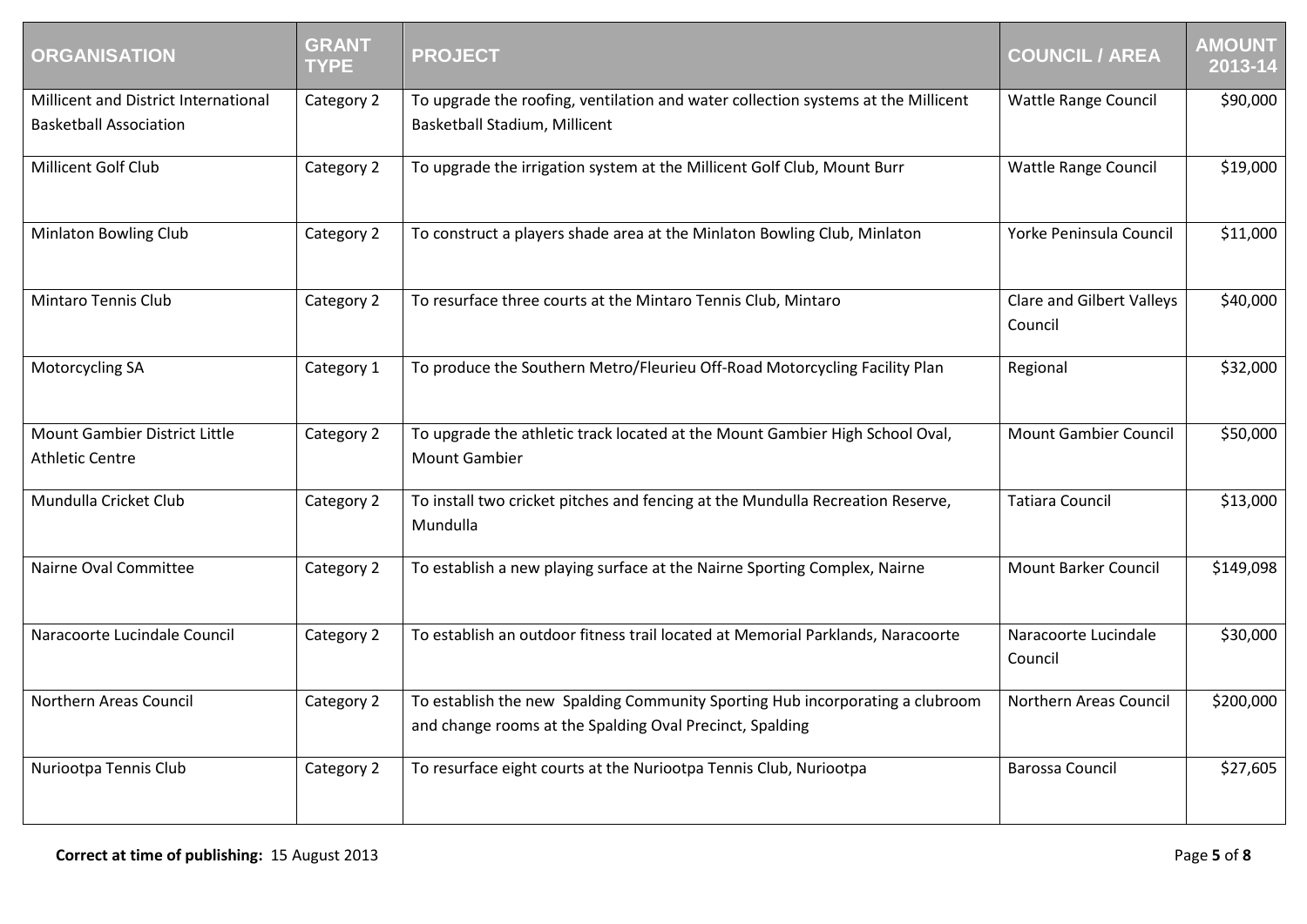| <b>ORGANISATION</b>                      | <b>GRANT</b><br><b>TYPE</b> | <b>PROJECT</b>                                                                                                                      | <b>COUNCIL / AREA</b>      | <b>AMOUNT</b><br>2013-14 |
|------------------------------------------|-----------------------------|-------------------------------------------------------------------------------------------------------------------------------------|----------------------------|--------------------------|
| Onkaparinga Rugby Union Football<br>Club | Category 2                  | To upgrade the Onkaparinga Rugby Union Football Club pitch lighting located at<br>Wilfred Taylor Reserve, Morphett Vale             | Onkaparinga Council        | \$65,000                 |
| Para Hills West Soccer Club              | Category 2                  | To upgrade the Para Hills West Soccer Club pitch lighting located at Manor Farm<br>Oval, Salisbury East                             | Salisbury Council          | \$40,000                 |
| Penfield Golf Club                       | Category 2                  | To upgrade the watering system at the Penfield Golf Club, Edinburgh                                                                 | <b>Salisbury Council</b>   | \$35,000                 |
| Peterborough Council                     | Category 2                  | To establish a skate park at the Main Street Precinct, Peterborough                                                                 | Peterborough Council       | \$90,000                 |
| Phoenix Target Rifle Club                | Category 2                  | To upgrade access to the Phoenix Target Rifle Club clubrooms located at Lower<br>Light                                              | Mallala Council            | \$3,000                  |
| Pinnaroo Netball Club                    | Category 2                  | To establish a new community playground located at the Sport and Recreation<br>Ground, Pinnaroo                                     | Southern Mallee<br>Council | \$20,000                 |
| Plympton Sporting and Recreation<br>Club | Category 2                  | To complete the upgrade of the Plympton Sporting and Recreation Club facilities<br>and oval located at Plympton Oval, Plympton Park | <b>Marion Council</b>      | \$55,000                 |
| Point Turton Sailing Club                | Category 2                  | To establish a storage facility at the Point Turton Sailing Club, Point Turton                                                      | Yorke Peninsula Council    | \$6,000                  |
| Port Broughton Bowling Club              | Category 2                  | To install a synthetic surface at the Port Broughton Bowling Club, Port Broughton                                                   | Barunga West Council       | \$80,000                 |
| Port Elliot Bowling Club                 | Category 2                  | To establish shade structures at the Port Elliot Bowling Club, Port Elliot                                                          | Alexandrina Council        | \$14,000                 |
| Port Lincoln Council                     | Category 1                  | To produce a Regional Community Swimming Facility Plan for the City of Port<br>Lincoln                                              | Regional                   | \$30,000                 |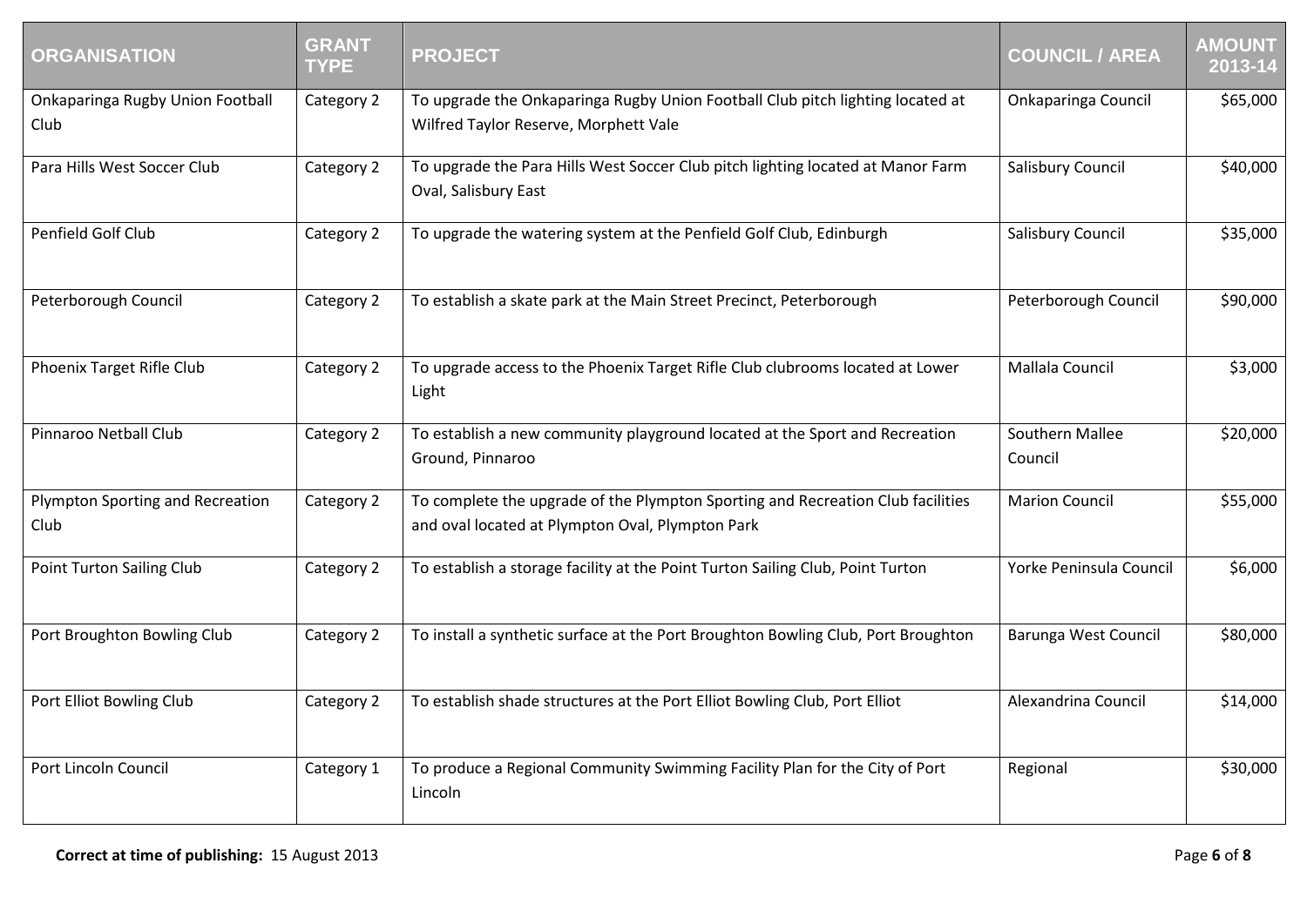| <b>ORGANISATION</b>                                       | <b>GRANT</b><br><b>TYPE</b> | <b>PROJECT</b>                                                                                                                                    | <b>COUNCIL / AREA</b>                | <b>AMOUNT</b><br>2013-14 |
|-----------------------------------------------------------|-----------------------------|---------------------------------------------------------------------------------------------------------------------------------------------------|--------------------------------------|--------------------------|
| Port Lincoln Tennis Association                           | Category 2                  | To redevelop existing clubroom facilities including disability access and kitchen<br>upgrade at the Port Lincoln Tennis Association, Port Lincoln | Port Lincoln Council                 | \$20,000                 |
| Port Neill Bowling Club                                   | Category 2                  | To install a new solar panel system at the Port Neill Bowling Club, Port Neill                                                                    | Tumby Bay Council                    | \$8,000                  |
| Port Noarlunga Football and Sports<br>Club                | Category 2                  | To install pitch lighting at the Port Noarlunga Football and Sports Club, Port<br>Noarlunga                                                       | <b>Onkaparinga Council</b>           | \$70,000                 |
| <b>Riesling Trail</b>                                     | Category 2                  | To upgrade access and signage for the Riesling Trail, Auburn                                                                                      | Clare and Gilbert Valleys<br>Council | \$6,500                  |
| Rugby League (SA)                                         | Category 2                  | To install pitch lighting at the Premier Pitch, Victoria Park/Bakkabakkandi (Park 16),<br>Adelaide Parklands                                      | Adelaide Council                     | \$50,000                 |
| SA Districts Netball Association                          | Category 1                  | To produce a plan for the redevelopment of the SA Districts Netball Association<br>facilities located at Golden Grove                             | <b>Tea Tree Gully Council</b>        | \$15,000                 |
| <b>Softball SA</b>                                        | Category 4                  | Development of the SA State Diamond Sports Centre at Adelaide Shores                                                                              | <b>West Torrens Council</b>          | \$1,000,000              |
| South East Local Government<br><b>Association (SELGA)</b> | Category 1                  | To produce the Limestone Coast Regional Trails Master Plan                                                                                        | Regional                             | \$25,000                 |
| <b>Stansbury Sports and Community</b><br>Club             | Category 2                  | To resurface all courts and replace perimeter fencing at the Stansbury Courts<br>Complex, Stansbury                                               | Yorke Peninsula Council              | \$28,000                 |
| <b>Sturt Baseball Club</b>                                | Category 2                  | To upgrade the netting and backstops at Norman Reserve, Mitcham                                                                                   | Mitcham Council                      | \$75,000                 |
| <b>Victor Harbor Council</b>                              | Category 3                  | To establish a Fleurieu Regional Aquatic Centre located at Hayborough                                                                             | <b>Victor Harbor Council</b>         | \$500,000                |